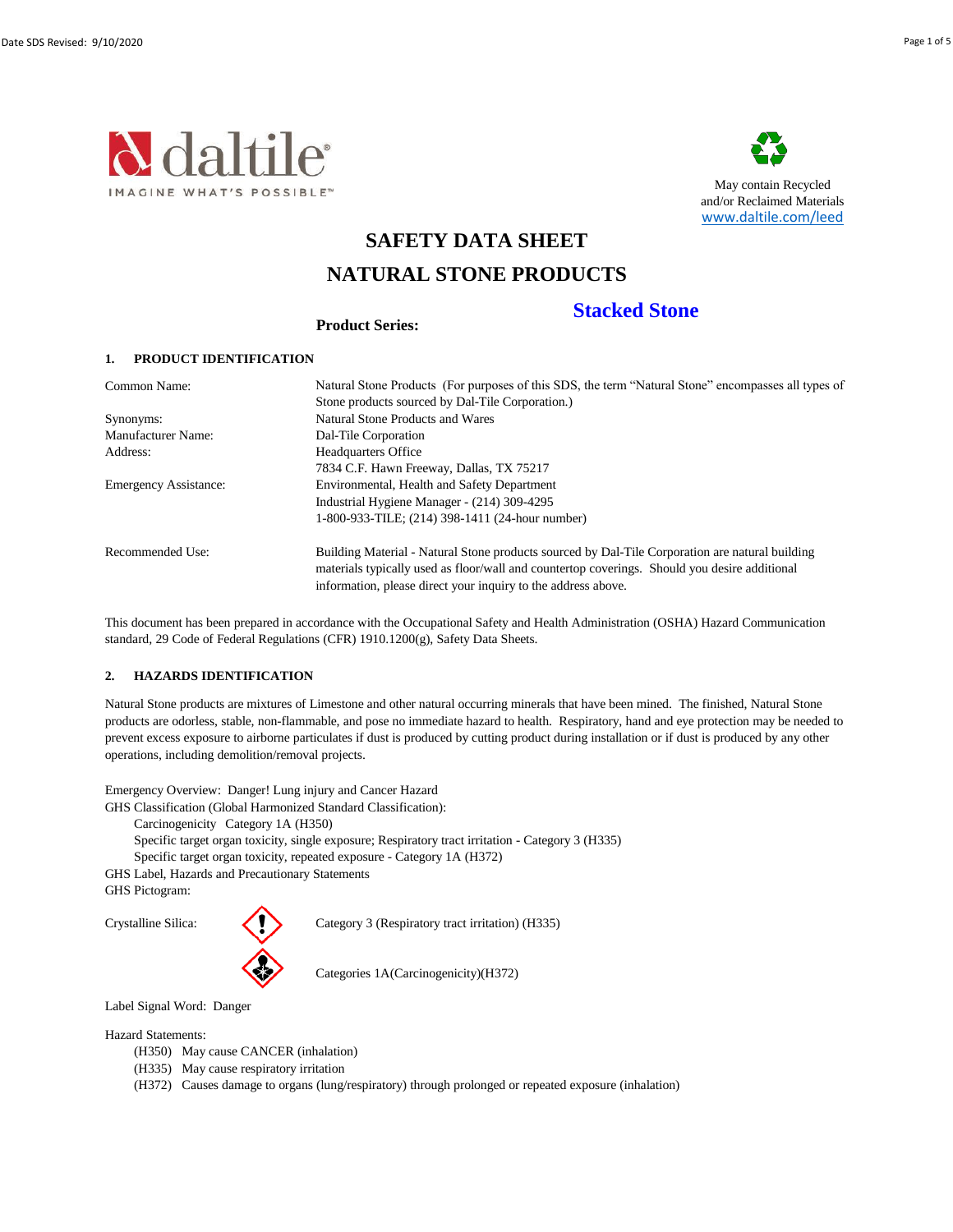### **2. HAZARDS IDENTIFICATION (CONT)**

Precautionary Statements:

Do not handle until all safety precautions have been read and understood. (P202)

Do not breathe dust/spray. (P260 + P261)

Wash skin thoroughly after handling. (P264)

Do not eat, drink or smoke when using this product. (P270)

Wear protective gloves, protective clothing, eye protection, face protection. (P280)

Potential Health Effects:

Inhalation: Do not breathe dust. See "Health Hazards" in Section 11 for more details.

### **3. COMPOSITION/INFORMATION ON INGREDIENTS**

Natural Stone Products are mined and fabricated into various shapes, sizes, and colors. Natural Stone products are composed of Quartz, Feldspar and other naturally-occurring minerals, that have been mined.

These products do not contain asbestos.

Under normal conditions these products do not release hazardous materials after installation and are not considered hazardous waste should disposal be necessary.

| Composition                  | CAS#/<br>EINECS#                      | Estimated % by Wt. | <b>EU Class</b>              |
|------------------------------|---------------------------------------|--------------------|------------------------------|
| Limestone                    | $CAS: 1317-65-3$<br>EINECS: 207-439-9 | $0-100$            | (67/548/EEC)<br>Xi R36/37/38 |
| Crystalline silica as quartz | CAS: 14808-60-7<br>EINECS: 238-878-4  | $0 - 32$           | (67/548/EEC)<br>Xn R48/20    |
| Iron Oxide                   | $CAS: 1345-25-1$<br>EINECS: 215-721-8 | $0 - 2$            | (67/548/EEC)<br>Xi R36/37/38 |

#### **4. FIRST AID MEASURES**

| Eyes:                | Immediately flush eyes with large amounts of water for at least 15 minutes if dust gets in<br>eyes. Get medical attention if irritation persists.                               |
|----------------------|---------------------------------------------------------------------------------------------------------------------------------------------------------------------------------|
| Skin:<br>Inhalation: | Wash thoroughly after working with Natural Stone products.                                                                                                                      |
|                      | Remove to fresh air if exposed to large amounts of dust. Administer artificial respiration<br>if breathing has stopped. Keep victim at rest. Call for prompt medical attention. |
| Ingestion:           | Not applicable for intact natural stone products.                                                                                                                               |

Have emergency eyewash station available in area where products are cut.

# **5. FIRE-FIGHTING MEASURES AND INFORMATION**

| Flash Point (Method Used):             | Not applicable              |  |
|----------------------------------------|-----------------------------|--|
| <b>Autoignition Temperature:</b>       | Not applicable              |  |
| Flammable Limits (% by Volume in Air): | LEL - not applicable        |  |
|                                        | UEL - not applicable        |  |
| Fire Extinguishing Media:              | None required Non-flammable |  |
| Special Fire Fighting Procedures:      | None required               |  |
| Fire and Explosion Hazards:            | None                        |  |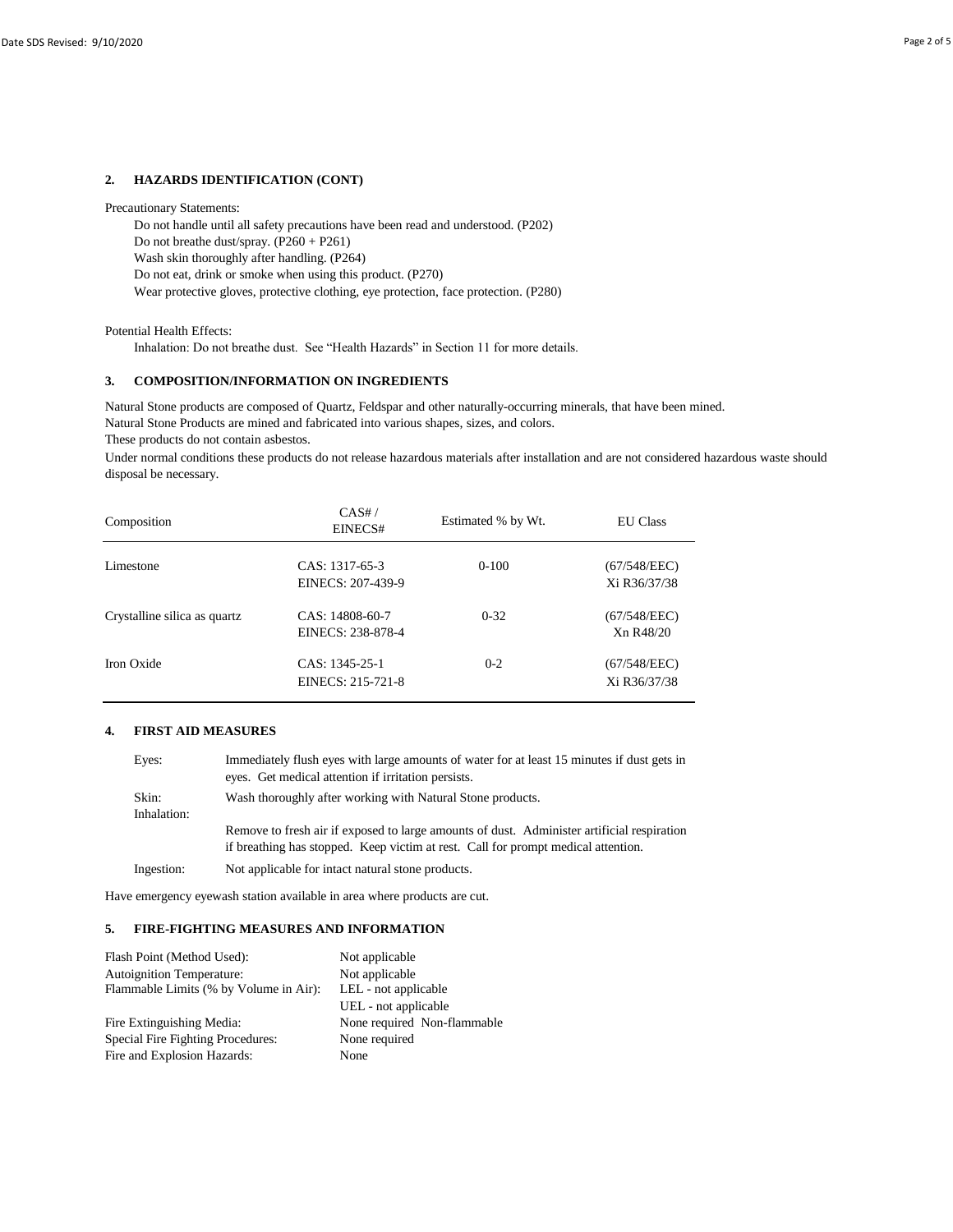#### **6. ACCIDENTAL RELEASE MEASURES**

Avoid creating excessive dust. Clean up dust with a vacuum system with a High-efficiency particulate (HEPA) air filter vacuum or damp sweeping. See Section 8 of this SDS concerning PPE information for clean-up.

### **7. HANDLING AND STORAGE**

When cutting, grinding or removing, use equipment with integral dust collection and/or use local exhaust ventilation. Use wet cutting methods to reduce generation of dust. Use respiratory protection in the absence of effective engineering controls.

Do not store near acids. If natural stone products contact some acids, damage/discoloration to the surface may occur.

Shelf life is unlimited.

# **8. EXPOSURE CONTROLS / PERSONAL PROTECTION**

#### **8.1 Exposure Table**

| Composition                                          | <b>OSHA</b><br>PEL | <b>NIOSH</b><br><b>IDLH</b> | <b>ACGIH</b><br>$\ensuremath{\mathsf{T}}\ensuremath{\mathsf{L}}\ensuremath{\mathsf{V}}^*$ | Units |  |
|------------------------------------------------------|--------------------|-----------------------------|-------------------------------------------------------------------------------------------|-------|--|
| Crystalline silica as quartz<br>-respirable fraction | 0.05               | 0.05                        | 0.025                                                                                     | mg/m3 |  |
| -total dust                                          | 5                  | N.E.                        | N.E.                                                                                      | mg/m3 |  |
| Limestone                                            |                    |                             |                                                                                           |       |  |
| -respirable fraction                                 | 5                  | 5                           | 5                                                                                         | mg/m3 |  |
| -total dust**                                        | 15                 | 10                          | 10                                                                                        | mg/m3 |  |
| Iron Oxide<br>-respirable fraction                   | 10                 | 5                           | 5                                                                                         | mg/m3 |  |
|                                                      |                    |                             |                                                                                           |       |  |

\* 2006 Edition, respirable fraction to be determined as per Appendix D of ACGIH TLV.

\*\* Covered as particles not otherwise regulated per OSHA and particles not otherwise classified per ACGIH.

N.E. - Not established

#### **8.2 EXPOSURE CONTROLS/PERSONAL PROTECTION**

Ventilation: Use adequate ventilation to keep exposure to dust below recommended exposure levels. Avoid inhalation of dust. The highest probability of silica exposure occurs during installation using dry cutting methods or during removal of installed natural stone tile. Wet cutting methods are recommended.

Respiratory Protection: Use of a properly fitted NIOSH/MSHA approved particulate respirator is recommended when cutting natural stone products for installation or during the removal of installed product.

Eye Protection: Use dust-proof goggles or safety glasses with side shields. Contact lenses may absorb irritants. Do not wear contact lenses in work areas.

Skin Protection: Cotton or leather work gloves should be worn when cutting this product to minimize skin exposure to dust and/or cuts. Wash hands prior to eating, drinking, or smoking, and at the end of the work shift, after cutting operations are conducted.

NOTE: Personal protection information in Section 8 is based on general information for normal uses and conditions. Where special or unusual uses or conditions exist, it is suggested that the assistance of an industrial hygienist or other qualified professional be obtained.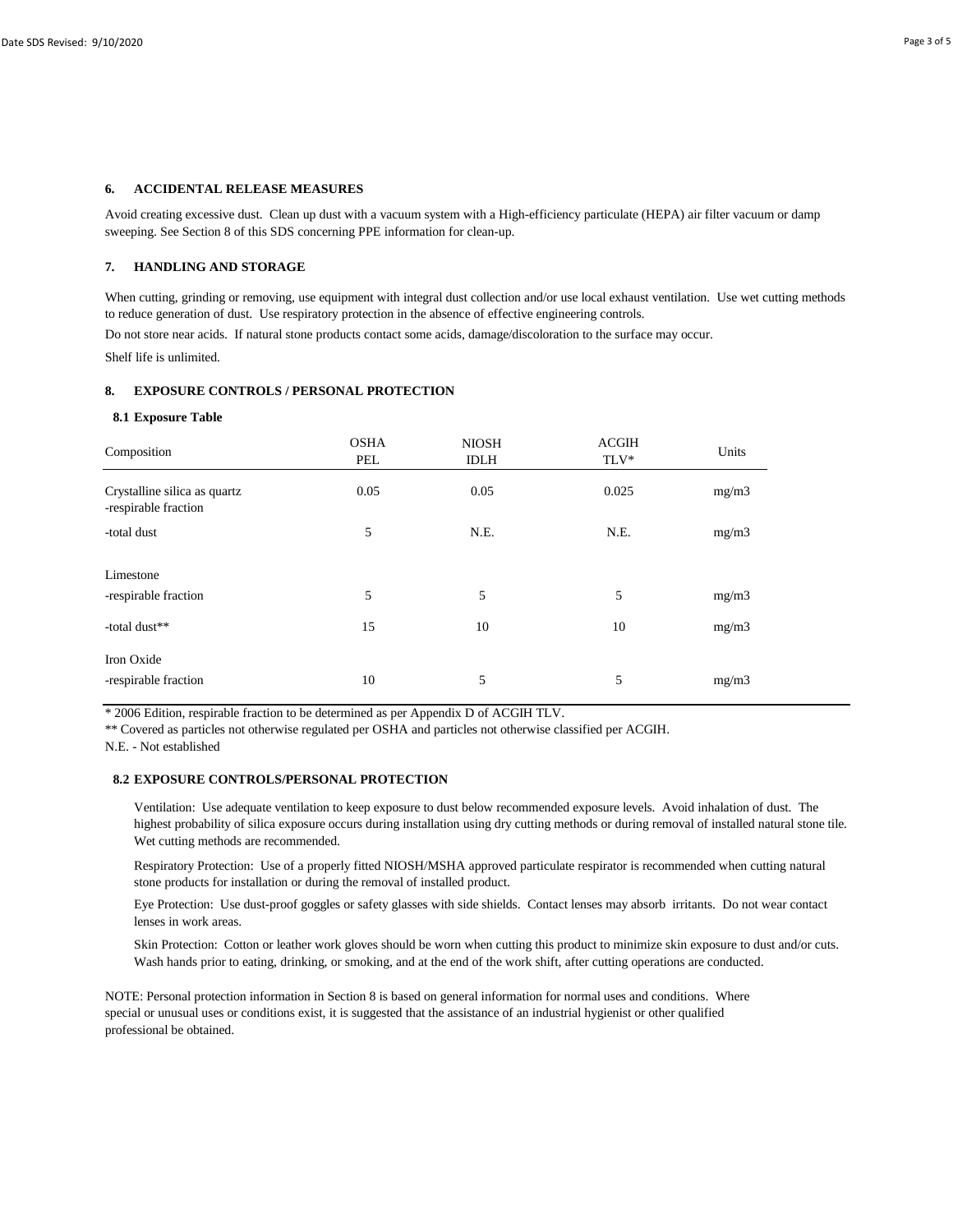# **9. PHYSICAL AND CHEMICAL PROPERTIES**

| Appearance:                            | Brittle solid; color may vary      |
|----------------------------------------|------------------------------------|
| Odor:                                  | <b>Odorless</b>                    |
| <b>Melting Point:</b>                  | Not Available $(>1000 \text{ °F})$ |
| <b>Boiling Point:</b>                  | Not applicable                     |
| Vapor Pressure:                        | Not applicable                     |
| Vapor Density ( $Air = 1$ ):           | Not applicable                     |
| Solubility in Water:                   | Insoluble                          |
| Specific Gravity $(H2) = 1$ :          | 1.6 to 2.6                         |
| Percent Volatile by Volume:            | Not applicable                     |
| Evaporation Rate (Ethyl Ether $= 1$ ): | Not applicable                     |
| Viscosity:                             | Not applicable                     |

# **10. STABILITY AND REACTIVITY**

| Stability:                               | Stable in current form.                                                   |
|------------------------------------------|---------------------------------------------------------------------------|
| Conditions to Avoid:                     | Avoid contact with acids (e.g., Hydrochloric, acetic, hydrofluoric, etc.) |
| Incompatibility (Materials to Avoid):    | Avoid contact with acids (e.g., Hydrochloric, acetic, hydrofluoric, etc.) |
| Hazardous Polymerization:                | Will not occur.                                                           |
| <b>Hazardous Decomposition Products:</b> | None.                                                                     |
|                                          |                                                                           |

# **11. TOXICOLOGICAL INFORMATION**

# **Potential Health Effects**

# **Primary Routes of Exposure**

None for intact natural stone products. Inhalation and potential exposure to eyes, hands, or other body parts if contact is made with broken tile, and/or during procedures involving the cutting of products, and/or for operations involving the removal of installed products.

### **Acute Effects**

No acute effects from exposure to intact natural stone products are known. Working with broken or cut natural stone produces a potential for cuts to the hands and exposed body parts. Acute effects such as eye irritation may occur if associated with high dust operations such as dry cutting or during the removal of installed product. In very rare cases, symptoms of acute silicosis, a form of silicosis (a nodular pulmonary fibrosis) associated with exposure to respirable crystalline silica, may develop following acute exposure to extremely dusty environments caused by generation of tile dust. Signs such as labored breathing and early fatigue may indicate silicosis; however, these same symptoms can arise from many other causes.

# **Chronic Effects**

No chronic effects are known for exposure to intact natural stone products. Long-term, continual exposure to respirable crystalline silica at or above established permissible occupational exposure limits may lead to the development of silicosis, a nodular pulmonary fibrosis (NPF). NPFs are also associated with pulmonary tuberculosis, bronchitis, emphysema, and other airway diseases. This type of chronic exposure to silica dust may also result in the development of autoimmune disorders, chronic renal disease, and other adverse health effects. Recent epidemiologic studies demonstrate that workers exposed to elevated silica concentrations have a significant risk of developing chronic silicosis. Signs such as labored breathing and early fatigue may indicate silicosis; however, these same symptoms can also arise from many other causes.

# **Potential Adverse Interactions**

Silicosis may be complicated by severe mycobacterial or fungal infections and result in tuberculosis (TB). Epidemiologic studies have established that silicosis is a risk factor for developing TB. Any existing respiratory or pulmonary diseases may be complicated by exposure to respirable crystalline silica. Smoking may increase the risk of adverse effects if done in conjunction with occupational exposure to silica dust at or above permissible exposure limits.

# **Carcinogen Status**

Respirable crystalline silica is classified by the International Agency for Research on Cancer (IRAC) as a Group I Carcinogen (carcinogenic to humans). The National Toxicology Program (9th Report) lists respirable crystalline silica as "Known to be a Human Carcinogen". USDOL/OSHA and NIOSH have recommended that crystalline silica be considered a potential occupational carcinogen.

# **Overview of Animal Testing**

Short term experimental studies of rats have found that intratracheal instillation of quartz particles leads to the formation of discrete silicotic nodules in rats, mice and hamsters.